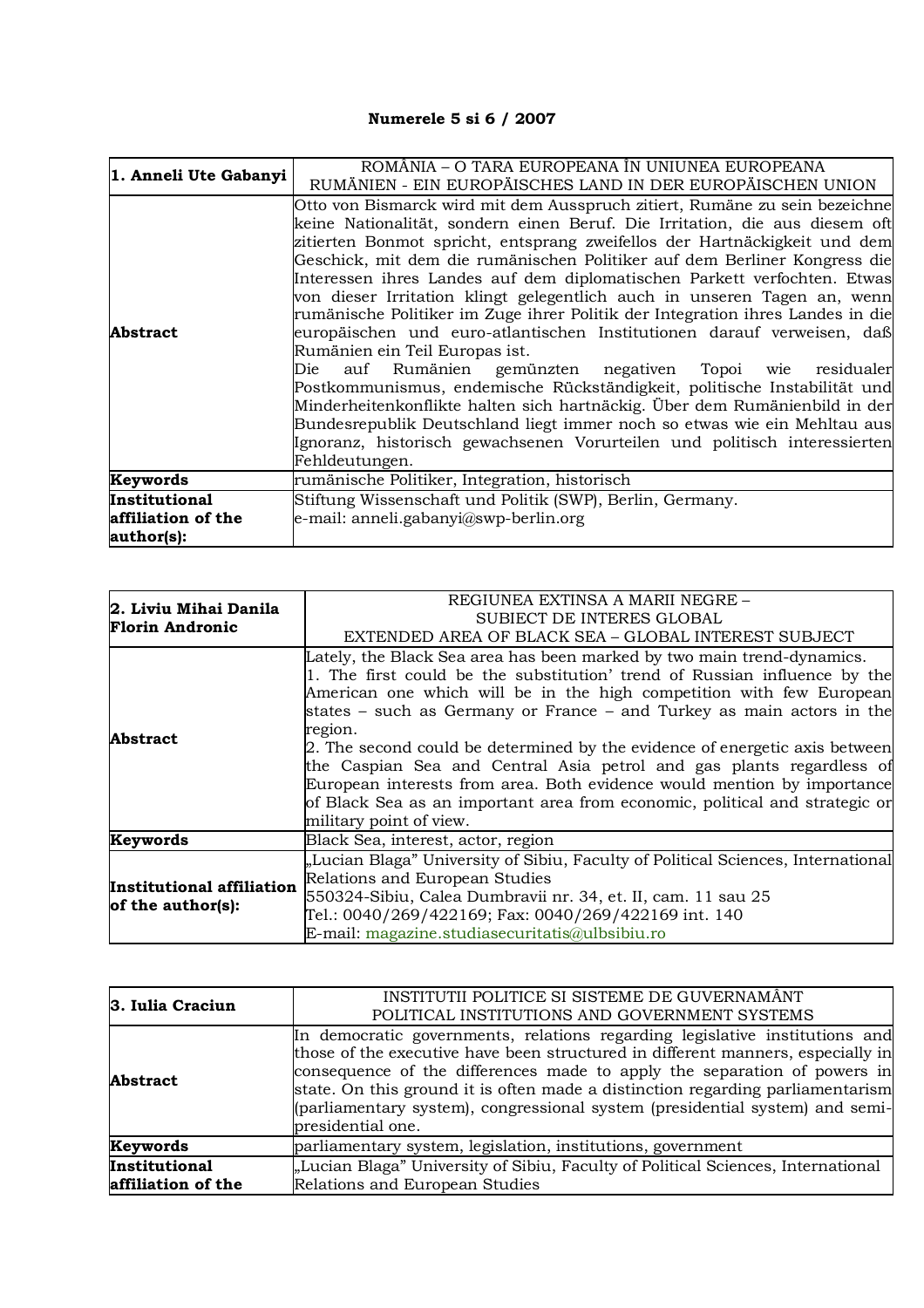| author(s): | 550324-Sibiu, Calea Dumbravii nr. 34, et. II, cam. 11 sau 25 |
|------------|--------------------------------------------------------------|
|            | Tel.: $0040/269/422169$ ; Fax: $0040/269/422169$ int. 140    |
|            | $E$ -mail: magazine.studiasecuritatis $@$ ulbsibiu.ro        |

| 4. Paul Duta                                      | ÎN LOC DE INTEGRARE – POLITICA EUROPEANADE VECINATATE (PEV)                                                                                                                                                                                                                                                                                                                                                                                                                                                                                                                                                                                                                                                                                                                                                                                                                                                                                                                                                                                                                                                                                                                                                                                                                                                                                                                                                                                                                                                                                                                                                                                                                                                                                |
|---------------------------------------------------|--------------------------------------------------------------------------------------------------------------------------------------------------------------------------------------------------------------------------------------------------------------------------------------------------------------------------------------------------------------------------------------------------------------------------------------------------------------------------------------------------------------------------------------------------------------------------------------------------------------------------------------------------------------------------------------------------------------------------------------------------------------------------------------------------------------------------------------------------------------------------------------------------------------------------------------------------------------------------------------------------------------------------------------------------------------------------------------------------------------------------------------------------------------------------------------------------------------------------------------------------------------------------------------------------------------------------------------------------------------------------------------------------------------------------------------------------------------------------------------------------------------------------------------------------------------------------------------------------------------------------------------------------------------------------------------------------------------------------------------------|
|                                                   | INSTEAD OF ENLARGEMENT - EUROPEAN NEIGHBOURHOOD POLICY                                                                                                                                                                                                                                                                                                                                                                                                                                                                                                                                                                                                                                                                                                                                                                                                                                                                                                                                                                                                                                                                                                                                                                                                                                                                                                                                                                                                                                                                                                                                                                                                                                                                                     |
| <b>Abstract</b>                                   | In spring 2002, the British Foreign Minister, Jack Straw, launched the idea on<br>a "new neighbours initiative" on Ukraine, Moldova and Belarus. The European<br>Union launched its European Neighbourhood Policy (ENP) in March 2003.<br>Following the endorsement of its proposals by the Council and European<br>Council in June 2003, the Commission produced a Strategy Paper in May<br>2004 and a number of Country Reports.<br>The European Neighbourhood Policy is intended to cover Russia, the Western<br>NIS (Ukraine, Moldova, and Belarus), the Southern Caucasus (Armenia,<br>Azerbaijan and Georgia) and the Southern Mediterranean (Algeria, Egypt,<br>Israel, Jordan, Lebanon, Libya, Morocco, Palestinian Authority, Syria and<br>Tunisia). The ENP sets ambitious objectives for partnership with neighbouring<br>countries based on strong commitments to shared values and political,<br>economic and institutional reforms. Partner countries are invited to enter into<br>closer political, economic and cultural relations with the EU, to enhance cross<br>border cooperation and to share responsibility in conflict prevention and<br>resolution. It reaffirmed that enlargement serve: (1) to strengthen relations<br>with Russia, (2) to call for enhanced relations with: Ukraine, Moldova,<br>Belarus, (3) at a later stage, it could consider including the countries of the<br>Southern Caucasus, (4) to reaffirm the European perspective of the countries<br>of the Western Balkans in the Stabilization and Association Process, and (5) to<br>enforce relations with the Southern Mediterranean countries to be based on a<br>long term approach promoting reform, sustainable development and trade. |
| Keywords                                          | PEV, neighbourhood, reform, relations                                                                                                                                                                                                                                                                                                                                                                                                                                                                                                                                                                                                                                                                                                                                                                                                                                                                                                                                                                                                                                                                                                                                                                                                                                                                                                                                                                                                                                                                                                                                                                                                                                                                                                      |
| Institutional<br>affiliation of the<br>author(s): | Romanian Diplomatic Institute<br>17, Primaverii Blvd., Bucharest, Romania<br>Office Phone: 0040212339966<br>Office Fax. 0040212339955<br>Mob. 0040723605390<br>Paul.Duta@idr.rohttp://www.idr.ro                                                                                                                                                                                                                                                                                                                                                                                                                                                                                                                                                                                                                                                                                                                                                                                                                                                                                                                                                                                                                                                                                                                                                                                                                                                                                                                                                                                                                                                                                                                                           |

| 5. Nicoleta     | MASS-MEDIA: ARMA A TERORISMULUI?                                                                                                                                                                                                                                                                                                                                                                                                                                                                                                                                                                                                                                                                                                                                                                                                                                                                                                                                                                                                                                                                                                                                                                                                                                                                                |
|-----------------|-----------------------------------------------------------------------------------------------------------------------------------------------------------------------------------------------------------------------------------------------------------------------------------------------------------------------------------------------------------------------------------------------------------------------------------------------------------------------------------------------------------------------------------------------------------------------------------------------------------------------------------------------------------------------------------------------------------------------------------------------------------------------------------------------------------------------------------------------------------------------------------------------------------------------------------------------------------------------------------------------------------------------------------------------------------------------------------------------------------------------------------------------------------------------------------------------------------------------------------------------------------------------------------------------------------------|
| Munteanu        | MASS-MEDIA: WEAPON OF TERRORISM?                                                                                                                                                                                                                                                                                                                                                                                                                                                                                                                                                                                                                                                                                                                                                                                                                                                                                                                                                                                                                                                                                                                                                                                                                                                                                |
| <b>Abstract</b> | Above the act itself, deeply despicable, the terrorist act represents a form of<br>expressing a message. The way in which the message is expressed is very<br>important. Inside the media the terrorism found a way to show itself all over<br>the world. Media became a purpose to be achieved by the mastermind of the<br>terrorist acts. And they don't have to do much in this way, because they get<br>help, exactly from the media, media which should provide the impartiality of<br>its news and also consideration to the public. We will see that there is a<br>conexion between those two: media and terrorism; as we are speaking about a<br>symbolical relation: the terrorist groups use media for getting in the public<br>eyes, and media has something sensational to present. We try to show that<br>the terrorist organizations use the press for creating an image, for becoming<br>well-known, for recruiting new members and also for justifying its actions. It<br>is up to the media the decision rather or not should broadcast. But media are<br>interested to present this kind of news, because, surprisingly or not, the<br>public demands. The democratic society doesn't accept the press censorship,<br>not even in the terrorist matter. In this context, mass media should be |
|                 | professional and aware of facing the big role which they play inside the civil<br>society.                                                                                                                                                                                                                                                                                                                                                                                                                                                                                                                                                                                                                                                                                                                                                                                                                                                                                                                                                                                                                                                                                                                                                                                                                      |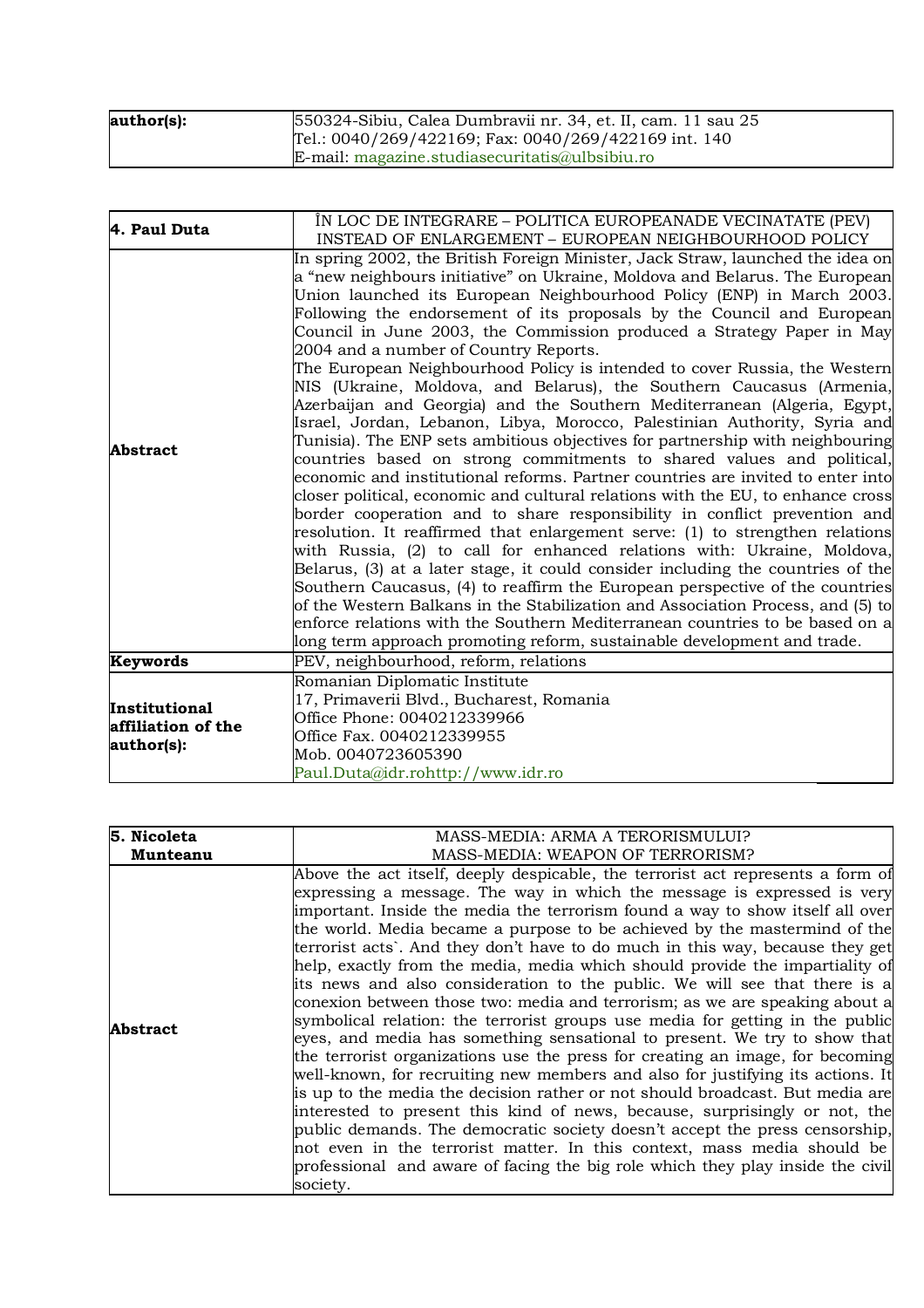|                    | The challenge facing media now is resisting the public's blind rage and          |
|--------------------|----------------------------------------------------------------------------------|
|                    | demands for instant revenge. Our free press needs to give reason and critical    |
|                    | thinking a fair chance. Our free press needs to make sure we have a clearly      |
|                    | defined culprit to pursue and punish, solid courtroom proof, and a clear "exit   |
|                    | strategy" for this war when civil liberties are restored. Mass media further     |
|                    | needs to make sure the masses in America and around the world are fully          |
|                    | informed about the terrible consequences on the ground of waging this war,       |
|                    | let alone the perils of pitting military forces against an undefined underground |
|                    | enemy at home and abroad, a foe in hiding and on the run, a foe willing to die   |
|                    | for a cause, when any given moment may deploy weapons of mass                    |
|                    | destruction, from fire bombs in restaurants to germ vials in subways.            |
| Keywords           | mass-media, message, terrorism, freedom                                          |
|                    | Lucian Blaga" University of Sibiu, Faculty of Political Sciences, International  |
| Institutional      | Relations and European Studies                                                   |
| affiliation of the | 550324-Sibiu, Calea Dumbravii nr. 34, et. II, cam. 11 sau 25                     |
| author(s):         | Tel.: 0040/269/422169; Fax: 0040/269/422169 int. 140                             |
|                    | E-mail: magazine.studiasecuritatis@ulbsibiu.ro                                   |

| 6. Edward Dirinea  | RISCURI SI AMENINTARI ASIMETRICE LA ADRESA SECURITATII<br>ASYMMETRIC RISKS AND THREATS                                                                                                                                                                                                                                                                                                                                                                                                                                                                                                                                                                                                                                                                                                                                                                                                                                                                                                                                               |
|--------------------|--------------------------------------------------------------------------------------------------------------------------------------------------------------------------------------------------------------------------------------------------------------------------------------------------------------------------------------------------------------------------------------------------------------------------------------------------------------------------------------------------------------------------------------------------------------------------------------------------------------------------------------------------------------------------------------------------------------------------------------------------------------------------------------------------------------------------------------------------------------------------------------------------------------------------------------------------------------------------------------------------------------------------------------|
| <b>Abstract</b>    | In such a dynamic world there are dangers everywhere. We may thus<br>assume that the danger is one of the modern society features, directly<br>characterized by the progress. The modern society, by its entire means to<br>provide security is featured by the danger being diversified and recrudescent.<br>The more dangers we have within the armed confrontations, the higher is the<br>risk. In the present, the technology has been incredibly developed, while the<br>mass destruction weapons and the high precision armed systems, as<br>conventional reactions against these jeopardize even more the human society,<br>maintaining the war's dangers alarming character.<br>The dangers are thus perceived by society as threats, as challenges, and<br>also as risks, within their direct involvement, namely within the actions,<br>regarded as risks. The risk implies the greatest direct and acknowledged<br>threat. The greatest risks of the modern society have, regarded as an entity,<br>an asymmetric nature. |
| Keywords           | risks, threats, society, danger                                                                                                                                                                                                                                                                                                                                                                                                                                                                                                                                                                                                                                                                                                                                                                                                                                                                                                                                                                                                      |
|                    | "Lucian Blaga" University of Sibiu, Faculty of Political Sciences, International                                                                                                                                                                                                                                                                                                                                                                                                                                                                                                                                                                                                                                                                                                                                                                                                                                                                                                                                                     |
| Institutional      | Relations and European Studies                                                                                                                                                                                                                                                                                                                                                                                                                                                                                                                                                                                                                                                                                                                                                                                                                                                                                                                                                                                                       |
| affiliation of the | 550324-Sibiu, Calea Dumbravii nr. 34, et. II, cam. 11 sau 25                                                                                                                                                                                                                                                                                                                                                                                                                                                                                                                                                                                                                                                                                                                                                                                                                                                                                                                                                                         |
| author(s):         | Tel.: 0040/269/422169; Fax: 0040/269/422169 int. 140                                                                                                                                                                                                                                                                                                                                                                                                                                                                                                                                                                                                                                                                                                                                                                                                                                                                                                                                                                                 |
|                    | E-mail: magazine.studiasecuritatis@ulbsibiu.ro                                                                                                                                                                                                                                                                                                                                                                                                                                                                                                                                                                                                                                                                                                                                                                                                                                                                                                                                                                                       |

| 7. Radu Horia<br>Vancea, Adriana<br><b>Cosmina Vancea</b> | DIFERENDE ETNICE ÎN LUMEA CONTEMPORANA<br>ETHNIC ARGUMENTS IN PRESENT TIMES                                                                                                                                                                                                                                                                                                                                                                                                                                                                                                                                                                                                                                                                                                                                                                    |
|-----------------------------------------------------------|------------------------------------------------------------------------------------------------------------------------------------------------------------------------------------------------------------------------------------------------------------------------------------------------------------------------------------------------------------------------------------------------------------------------------------------------------------------------------------------------------------------------------------------------------------------------------------------------------------------------------------------------------------------------------------------------------------------------------------------------------------------------------------------------------------------------------------------------|
| <b>Abstract</b>                                           | In such a dynamic world there are dangers everywhere. We may thus<br>assume that the danger is one of the modern society features, directly<br>characterized by the progress. The modern society, by its entire means to<br>provide security is featured by the danger being diversified and recrudescent.<br>The more dangers we have within the armed confrontations, the higher is the<br>risk. In the present, the technology has been incredibly developed, while the<br>mass destruction weapons and the high precision armed systems, as<br>conventional reactions against these jeopardize even more the human society,<br>maintaining the war's dangers alarming character.<br>The dangers are thus perceived by society as threats, as challenges, and<br>also as risks, within their direct involvement, namely within the actions, |